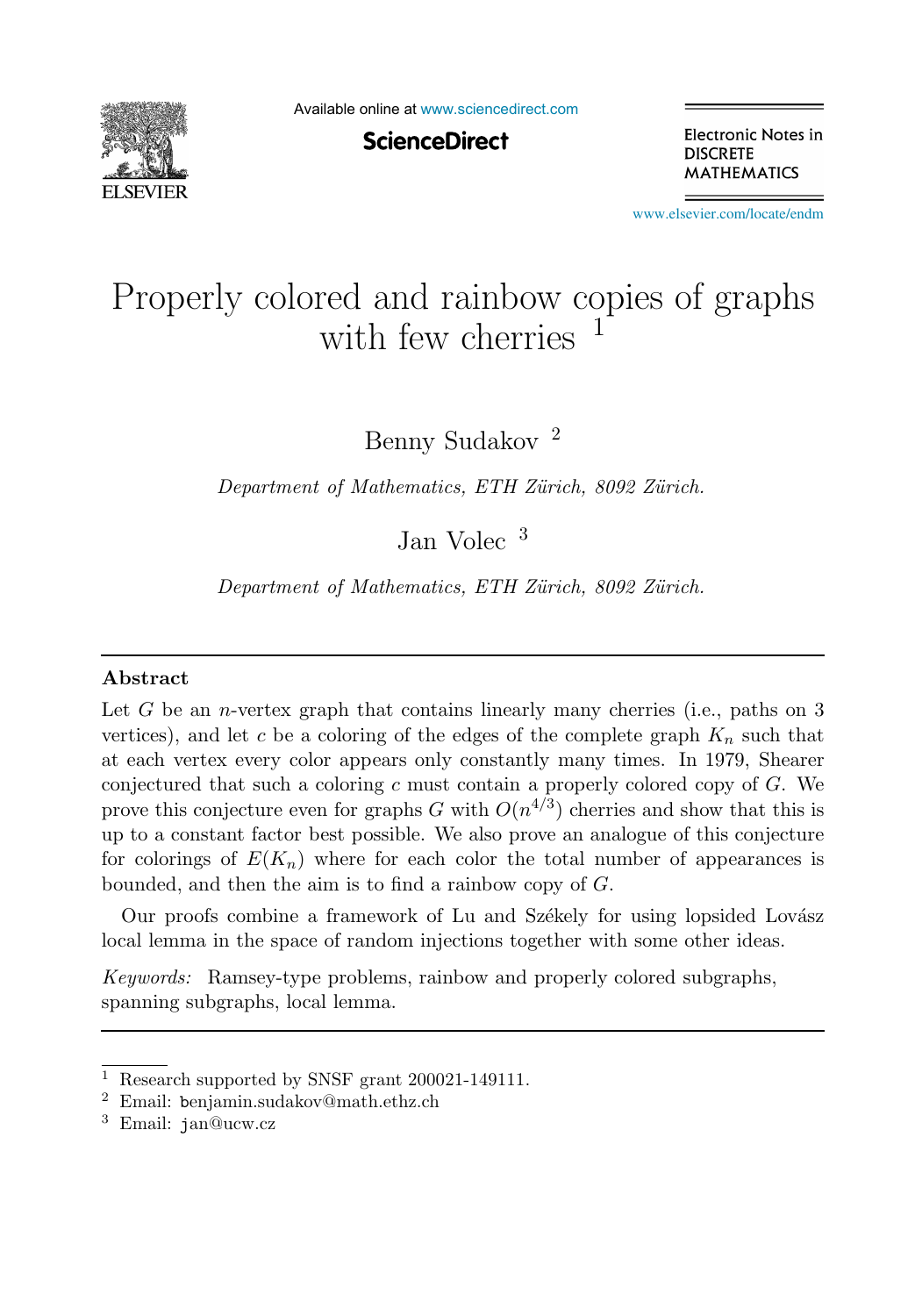# 1 Introduction

The canonical version of Ramsey theorem [\[8\]](#page-6-0) for graphs implies that for every graph  $G$ , there exists an integer n such that any coloring of the edges of the complete graph  $K_n$  contains at least one of the following copies of  $G$ :

- *monochromatic* copy, i.e., a copy where all the edges have the same color,
- *rainbow* copy, which is a copy where no two edges have the same color, or
- *lexicographic* copy, in which case the vertices of the copy can be ordered in such a way that the color of any edge is purely determined by the smaller endpoint.

Note that by restricting the number of colors that the coloring of  $E(K_n)$ can use, the copy must be monochromatic which proves the classical Ramsey theorem.

In this work, we consider the following two different types of restrictions, which are kind of dual to bounding the number of colors: we do not allow any color to, either locally or globally, appear too many times. More precisely, we say that a coloring c of  $E(K_n)$  is locally k-bounded if for every vertex  $v \in V(K_n)$ , no color appears more than k-times on the  $(n-1)$  edges incident to v. Analogously, we say that c is globally k-bounded if no color appears more than k-times on all the  $\binom{n}{2}$  edges of  $K_n$ .

The copies of G we want to find in such colorings are either properly colored or rainbow. We define that a coloring c of  $E(K_n)$  is  $G$ -proper, if there exists a copy of  $G$  in  $K_n$  for which c induces its proper edge-coloring. Similarly, we say that c is G-rainbow if there exists a copy of G in  $K_n$  such that no two edges of this copy have the same color in  $c$ .

#### 1.1 Locally bounded colorings and properly colored subgraphs

A conjecture of Bollobás and Erdős  $|5|$  from 1976 states that every locally  $(n/2)$ -bounded coloring of  $E(K_n)$  is  $C_n$ -proper, i.e., it contains a properly colored Hamilton cycle. In [\[5\]](#page-6-1), they proved a weaker result – any locally  $cn$ bounded coloring is  $C_n$ -proper, where the constant c is equal to  $1/69$ . Around the same time, Chen and Daykin [\[7\]](#page-6-2) proved the same result for  $c = 1/17$ , and then in 1979, Shearer [\[17\]](#page-6-3) improved the value of c to  $1/7$ . After another improvement due to Alon and Gutin  $|3|$ , Lo  $|14|$  proved that cn-locally bounded coloring is  $C_n$ -proper for any  $c < 1/2$  and n sufficiently large.

In [\[17\]](#page-6-3), Shearer proposed the following generalization of the conjecture to an arbitrary graph G that do not contain too many cherries, i.e., paths on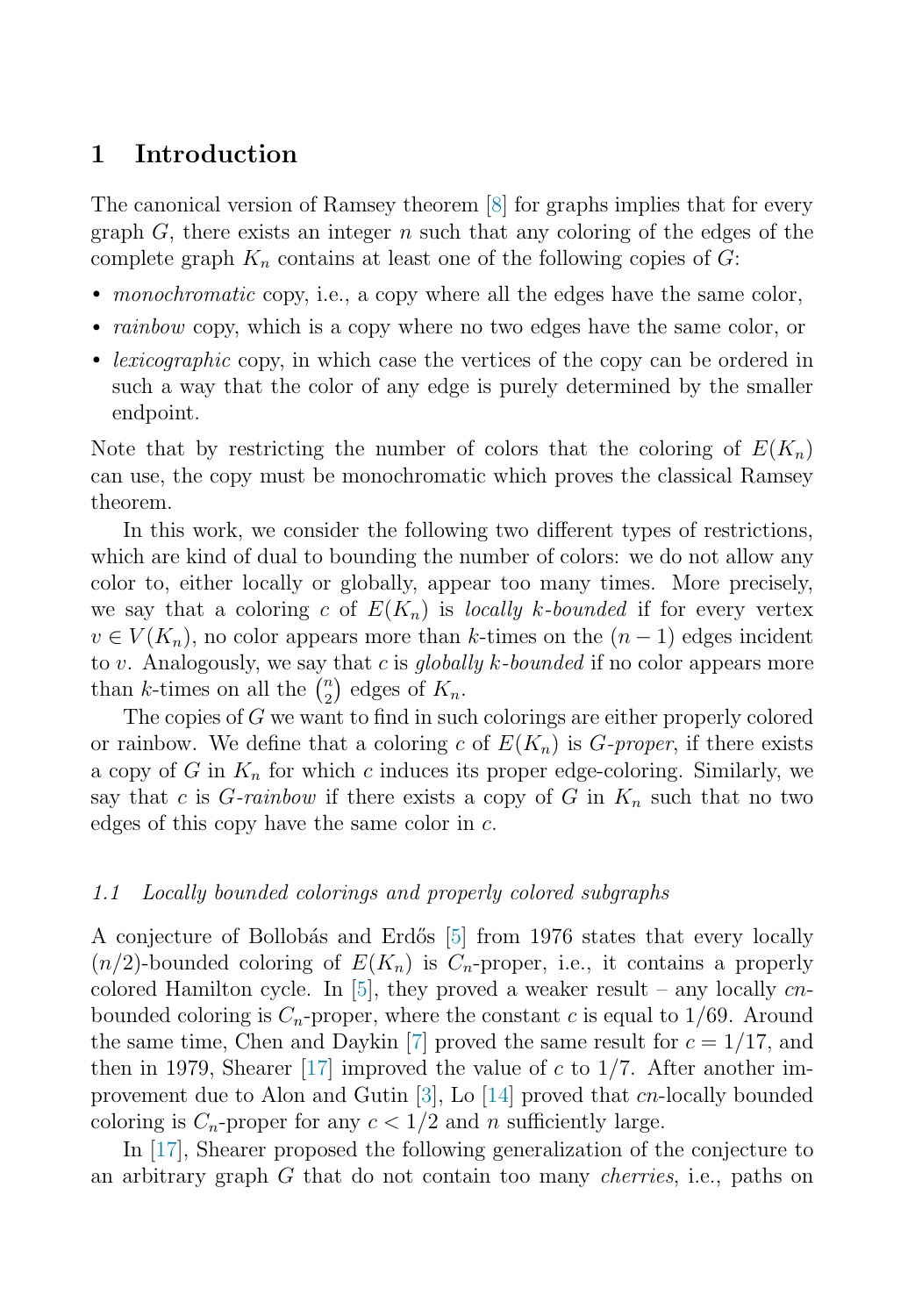<span id="page-2-2"></span>three vertices.

**Conjecture 1.1 (Shearer [\[17\]](#page-6-3))** For every two integers s and k, there exists an integer  $n_0$  such that the following is true. If  $n \geq n_0$  and G is an n-vertex graph with at most sn cherries, then any locally k-bounded coloring of  $E(K_n)$ is G-proper.

Our main result is that we prove this conjecture. Actually we prove an even stronger statement, where we allow the graphs G to have up to  $\Theta(n^{4/3})$ cherries.

<span id="page-2-3"></span>**Theorem 1.2** If G is an n-vertex graph with at most r cherries, then any locally  $\left(\frac{n}{560r^{3/4}}\right)$ -bounded coloring c of  $E(K_n)$  is G-proper.

On the other hand, there are locally 3-bounded colorings  $c_n$  of  $E(K_n)$ together with n-vertex trees  $T_n$  with  $\Theta(n^{4/3})$  cherries so that  $c_n$  is not  $T_n$ proper.

Another generalization of the conjecture of Bollobás and Erdős to a general graph G takes into account the maximum degree. Alon, Jiang, Miller and Pritikin [\[4\]](#page-6-5) showed that if G is an n-vertex graph with maximum degree  $\Delta$  and  $k = O\left(\frac{\sqrt{n}}{\Delta^{27/2}}\right)$ , then any locally k-bounded coloring c of  $E(K_n)$  is G-proper. Their result was then improved by Böttcher, Kohayakawa and Procacci [\[6\]](#page-6-6) who showed that k can be of order  $n/\Delta^2$ .

<span id="page-2-0"></span>**Theorem 1.3** ([\[6\]](#page-6-6)) If G is an n-vertex graph with maximum degree  $\Delta$ , then any locally  $(n/22.4\Delta^2)$ -bounded coloring c of  $E(K_n)$  is G-proper.

Our next contribution is that we show, up to a constant factor, tightness of this result for all values n and  $\Delta$ . Even more, we can find graphs G with maximum degree  $\Delta$  and locally  $(3.9n/\Delta^2)$ -bounded but not G-proper colorings, where the number of vertices of  $G$  does not depend on  $n$  at all.

<span id="page-2-1"></span>**Proposition 1.4** For every prime power q and integer n, there exist an  $\ell$ vertex graph G with maximum degree  $\Delta$ , where  $\ell = q^2 + q + 1$  and  $\Delta = q + 1$ , and a locally  $(3.9n/\Delta^2)$ -bounded coloring c of  $E(K_n)$  so that c is not G-proper.

#### 1.2 Globally bounded colorings and rainbow subgraphs

There is a rich literature studying rainbow copies of a fixed graph in globally bounded colorings of  $E(K_n)$ , see for example [\[2,](#page-5-1)[10](#page-6-7)[,12,](#page-6-8)[13\]](#page-6-9). In this work, we will focus on finding rainbow spanning subgraphs.

Various authors have considered an analogue of Bollobás-Erdős conjecture, where the aim is to find a rainbow Hamilton cycle in a globally bounded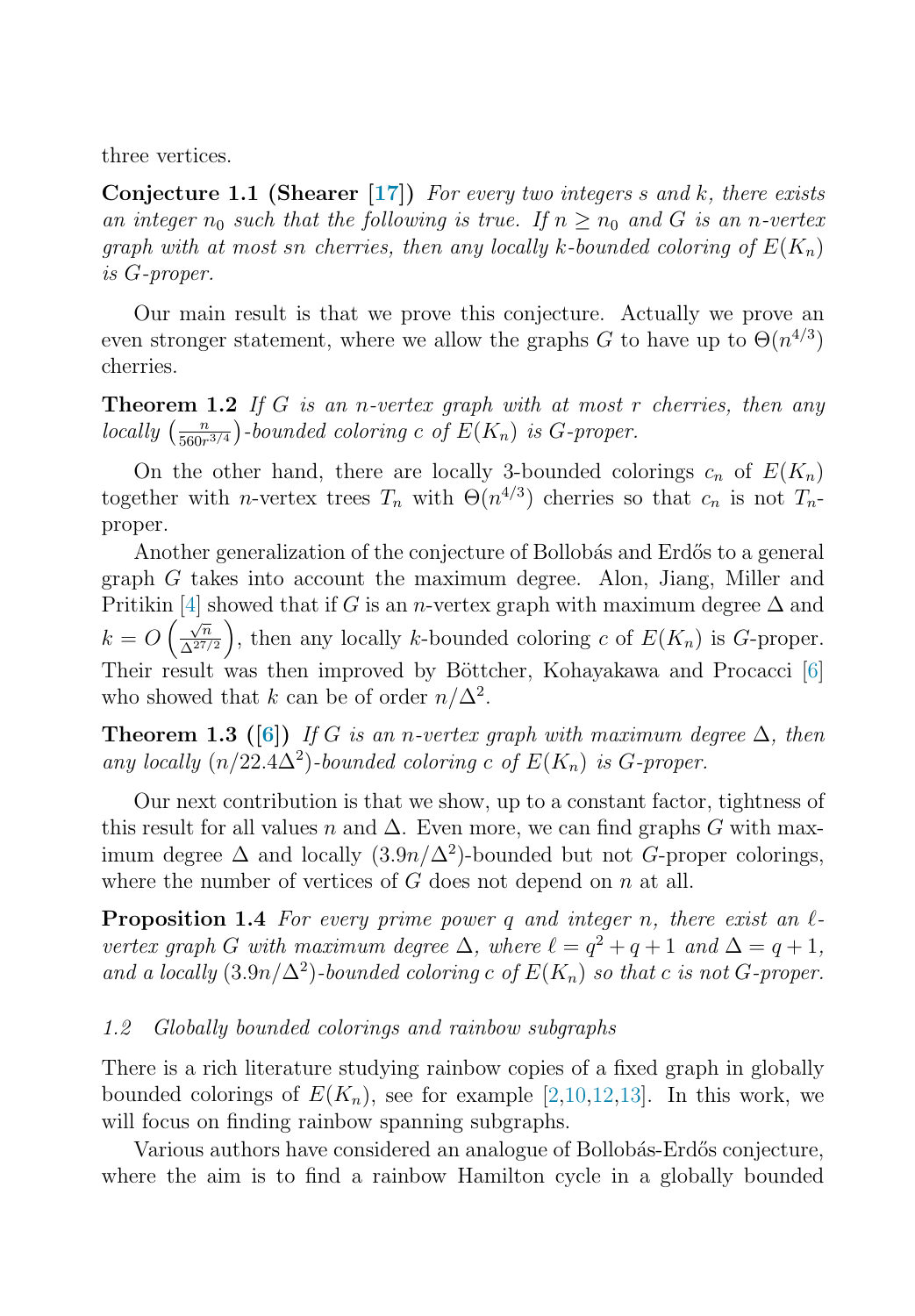coloring of  $E(K_n)$ . Specifically, Hahn and Thomassen [\[11\]](#page-6-10) conjectured that there is a constant  $c > 0$  such that any globally cn-bounded coloring of  $K_n$  is  $C_n$ -rainbow. Their conjecture was proven by Albert, Frieze, and Reed [\[1\]](#page-5-2) with  $c = 1/64$  (see also [\[16\]](#page-6-11) for a correction of the originally claimed constant).

In 2008, Frieze and Krivelevich [\[9\]](#page-6-12) showed that there is some absolute constant  $c > 0$  so that any globally cn-bounded coloring actually contain copies of  $C_k$  for all  $k \in \{3, \ldots, n\}$ . In the same paper, they conjectured that there is also a constant  $c > 0$  such that every globally cn-bounded coloring contains any spanning tree with bounded maximum degree. Using the same technique as for proving Theorem  $1.3$ , Böttcher, Kohayakawa and Procacci [\[6\]](#page-6-6) proved the conjecture of Frieze and Krivelevich not only for trees, but actually for all spanning subgraphs with bounded maximum degree.

<span id="page-3-0"></span>**Theorem 1.5** ([\[6\]](#page-6-6)) If G is an n-vertex graph with maximum degree  $\Delta$ , then any globally  $(n/51\Delta^2)$ -bounded coloring c of  $E(K_n)$  is G-rainbow.

With a slight modification of the construction from Proposition [1.4,](#page-2-1) we can show that the dependency  $k = O(n/\Delta^2)$  in Theorem [1.5](#page-3-0) is again best possible.

**Proposition 1.6** For every two integers  $\Delta$  and n such that  $\Delta$  is even and  $\left(\frac{\Delta}{2}+1\right)^2$  divides n, there exist an n-vertex graph G with maximum degree  $\Delta$  and a globally (16n/ $\Delta^2$ )-bounded coloring c of  $E(K_n)$  so that c is not Grainbow.

Finally, we have found natural to ask what can we say about globally bounded colorings and rainbow copies of graphs that does not have bounded maximum degree, but contains only few cherries. We were able to obtain the following theorem, which is the analogue of Conjecture [1.1](#page-2-2) in this setting.

**Theorem 1.7** If G is an n-vertex graph with at most r cherries, then any globally  $\left(\frac{n}{1512r^{3/4}}\right)$ -bounded coloring c of  $E(K_n)$  is G-rainbow.

Since the locally 3-bounded coloring c of  $E(K_n)$  which shows the tightness of Theorem [1.2](#page-2-3) is also globally 9-bounded, we conclude that again the number of cherries cannot exceed  $\Theta(n^{4/3})$ .

## 2 Sketch of the proof of Theorem [1.2](#page-2-3)

The main idea of Böttcher, Kohayakawa and Procacci [\[6\]](#page-6-6) for proving Theo-rems [1.3](#page-2-0) and [1.5](#page-3-0) was to embed G randomly into  $K_n$  and then use local lemma through a framework of Lu and Székely  $[15]$ . In order to bound the negatively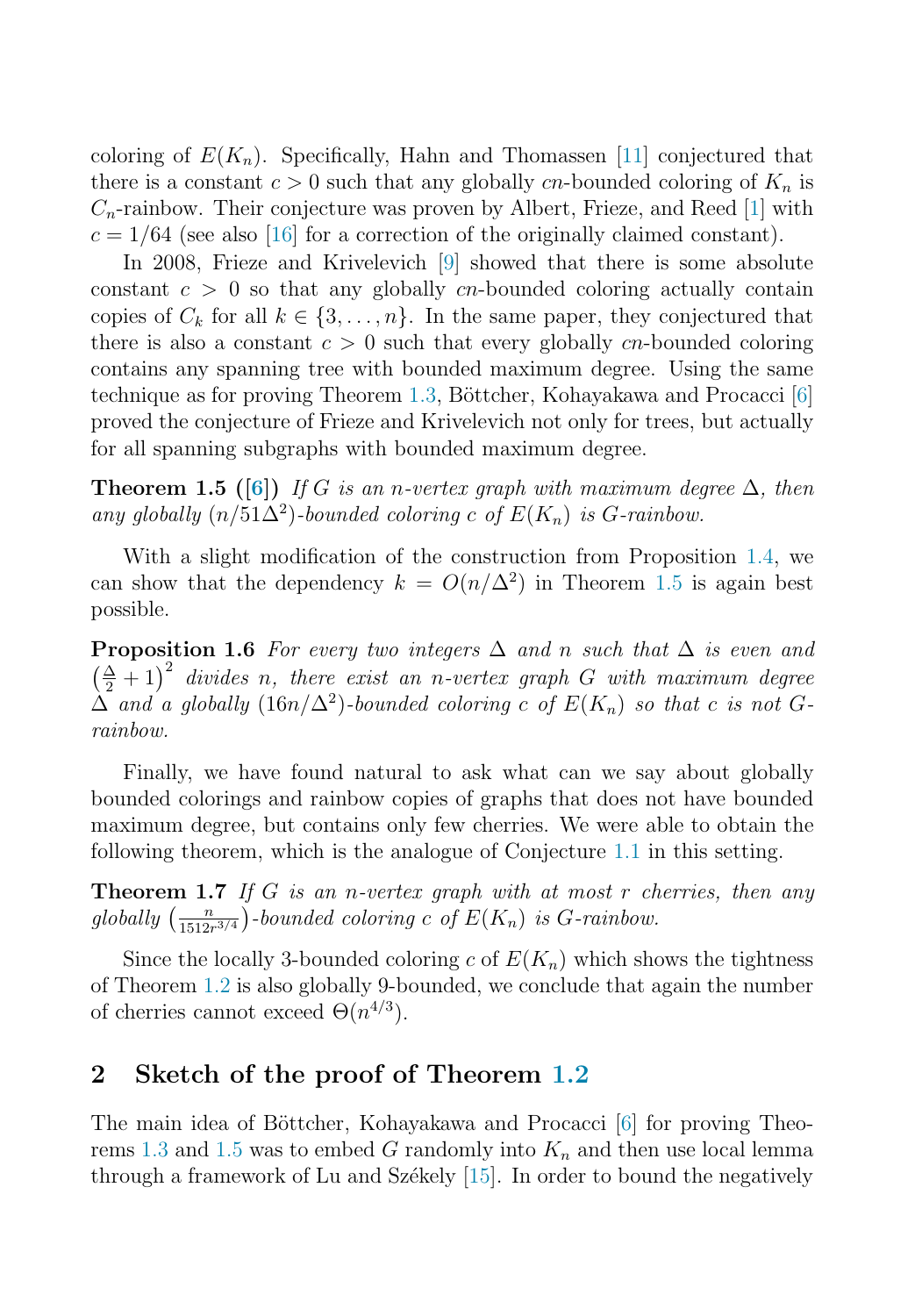correlated dependencies for the lopsided version of local lemma, they needed the maximum degree of G to be of order  $O(\sqrt{n})$ .

One of the new ingredients for our theorem is to first perform some preprocessing that deals with the vertices of G that has degree larger than  $\sqrt{n}$ , and then we embed the rest randomly. Since the number of cherries of G is bounded by  $O(n^{4/3})$ , there can be only a small number of vertices of degree  $\Omega(\sqrt{n})$ . On the other hand, there is always a large enough subgraph  $H \subseteq K_n$ , so that the large-degree vertices of G fit there and have only a few monochromatic cherries in c with both leaves in  $V(H)$ .

**Lemma 2.1** For every n, k and r such that  $r = O(n^{4/3})$  and  $k = O(n/r^{3/4})$ , the following is true. Every locally k-bounded coloring c of  $K_n$  contains a properly colored complete subgraph H of size  $r^{1/4}$  such that for every two vertices  $v_1, v_3 \in V(H)$ , the set  $\{v_2 \in V(K_n) : c(v_1v_2) = c(v_2v_3)\}\$  has size  $O(kr^{1/4})$ .

Let L be the first  $r^{1/4}$  vertices of G according to their degrees and let  $S := V(G) \setminus L$ . It holds that maximum degree of  $G[S]$  is  $O(\sqrt{n})$ . We map L to  $V(H)$  arbitrarily and S to Q uniformly at random, where  $Q := V(K_n) \setminus V(H)$ . Since c restricted to  $V(H)$  is a proper coloring of H, there are five types of monochromatic cherries we need to worry about:



In order to show that with positive probability none of the cherries of G is monochromatic, we use lopsided local lemma with a negative dependency graph  $D$  from the framework of Lu and Székely [\[15\]](#page-6-13).

Before describing the graph  $D$  in details, let us introduce some additional notation. Let  $\Omega$  be the probability space of random bijections  $\pi$  between S and Q. An event B is called *canonical* if there exist two sets  $X \subseteq S$ ,  $Y \subseteq Q$  and a bijection  $\tau : X \to Y$  such that  $B = {\tau : \pi(a) = \tau(a)$  for all  $a \in X}$ . For two sets  $X \subseteq S$  and  $Y \subseteq Q$  of the same size and a bijection  $\tau : X \to Y$ , we denote the corresponding canonical event by  $\Omega(X, Y, \tau)$ . We say that two canonical events  $\Omega(X_1, Y_1, \tau_1)$  and  $\Omega(X_2, Y_2, \tau_2)$  intersect if  $X_1$  and  $X_2$  intersect or  $Y_1$ and  $Y_2$  intersect.

**Theorem 2.2** ([\[15\]](#page-6-13)) Let  $\mathcal{B} = \{B_1, \ldots, B_N\}$  be a set of canonical events and D a graph with the vertex set [N] where  $ij \in E(D)$  if and only if the events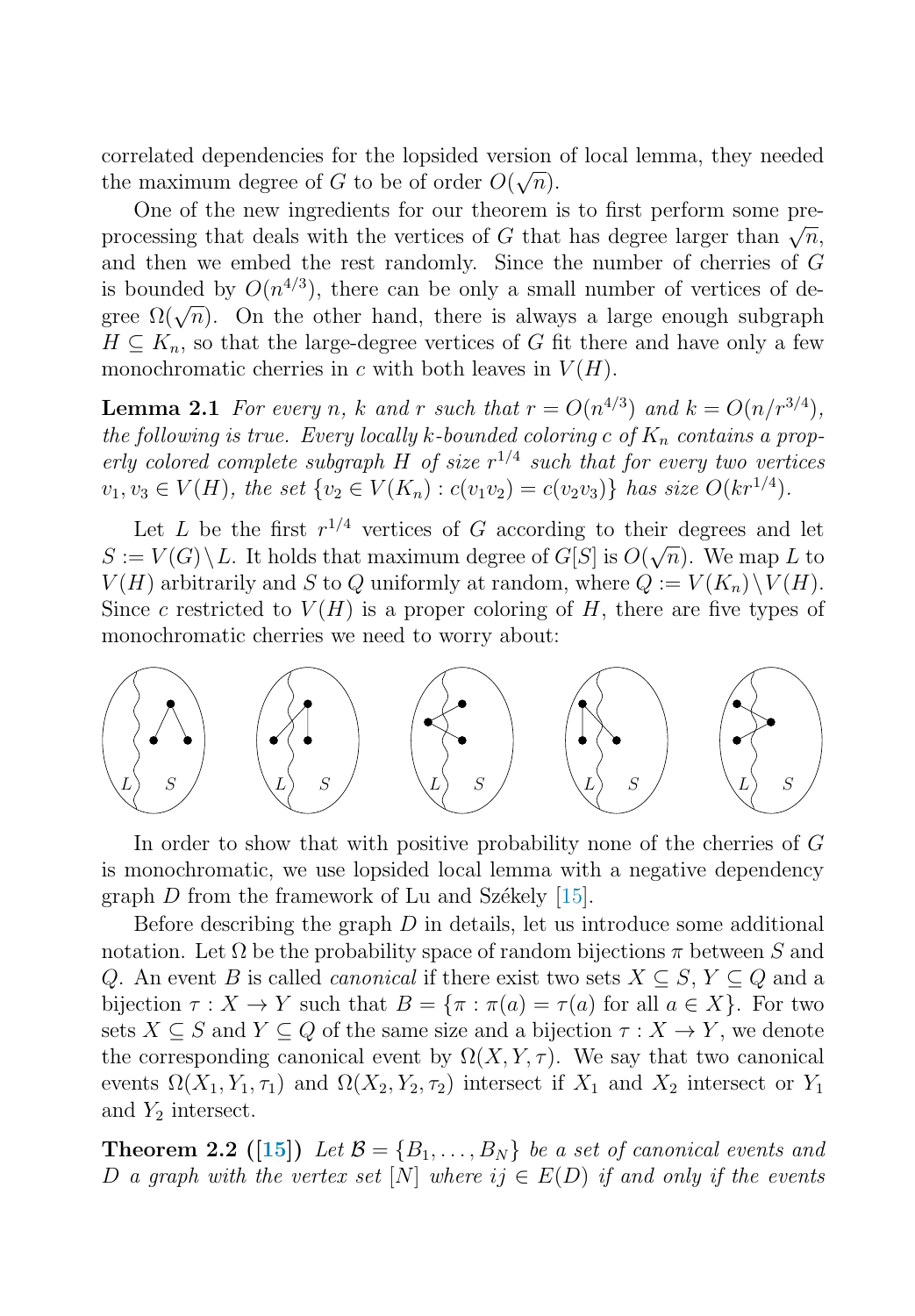$B_i$  and  $B_j$  intersect. It holds that D is a negative dependency graph.

Using this  $D$  and analysing how the five types of cherries can intersect with each other, we conclude that with a positive probability the copy of  $G$ we constructed is properly edge-colored.

## 2.1 Locally 3-bounded coloring which is not  $T_n$ -proper

Finally, we describe the construction of  $c_n$  and  $T_n$  which shows that we cannot go over  $O(n^{4/3})$  cherries. Let  $T_n$  be an *n*-vertex tree of radius two with exactly one vertex z of degree  $\Theta(n^{2/3})$  that has all the neighbors of degree  $\Theta(n^{1/3})$ and they have all their other neighbors of degree one. Note that  $T_n$  contains  $\Theta(n^{4/3})$  cherries.

On the other hand, split arbitrarily the vertex-set  $V(K_n)$  into n disjoint parts  $P_1, \ldots, P_n$ , each of size 3. The coloring c uses a palette of colors  $[n] \cup \binom{[n]}{2}$ and two vertices  $v_1 \in P_i$  and  $v_2 \in P_j$  are colored with the color  $\{i, j\}$ . Note that if  $i = j$ , the edge  $v_1v_2$  is colored with the color  $\{i\}$ . It follows that c is locally 3-bounded.

Suppose there is a properly edge-colored copy of  $T_{3n}$  and let  $P_z$  be the part where the vertex z is mapped. If the two other vertices  $v_1$  and  $v_2$  in  $P_z$ are both neighbors of z in  $T_{3n}$ , then the vertices of  $P_z$  span a monochromatic cherry and the copy is not properly edge-colored. So one of the vertices, say  $v_1$ , must be a leaf of  $T_{3n}$ . However, then there is no part  $P_i$  where we can embed the common neighbor of  $z$  and  $v_1$ , a contradiction.

# Acknowledgements

The authors would like to thank Nina Kamˇcev and Michael Krivelevich for fruitful discussions on the topics related to this project.

## References

- <span id="page-5-2"></span>[1] Albert M., A. Frieze, and B. Reed, Multicoloured Hamilton cycles, Electron. J. Comb. 2 (1995), Research paper R10.
- <span id="page-5-1"></span>[2] Alspach B., M. Gerson, G. Hahn, and P. Hell, On sub-Ramsey numbers, Ars Combin. 22 (1986), 199–206.
- <span id="page-5-0"></span>[3] Alon N., and G. Gutin, Properly colored Hamilton cycles in edge-colored *complete graphs*, Random Structures Algorithms  $11(2)$  (1997), 179–186.